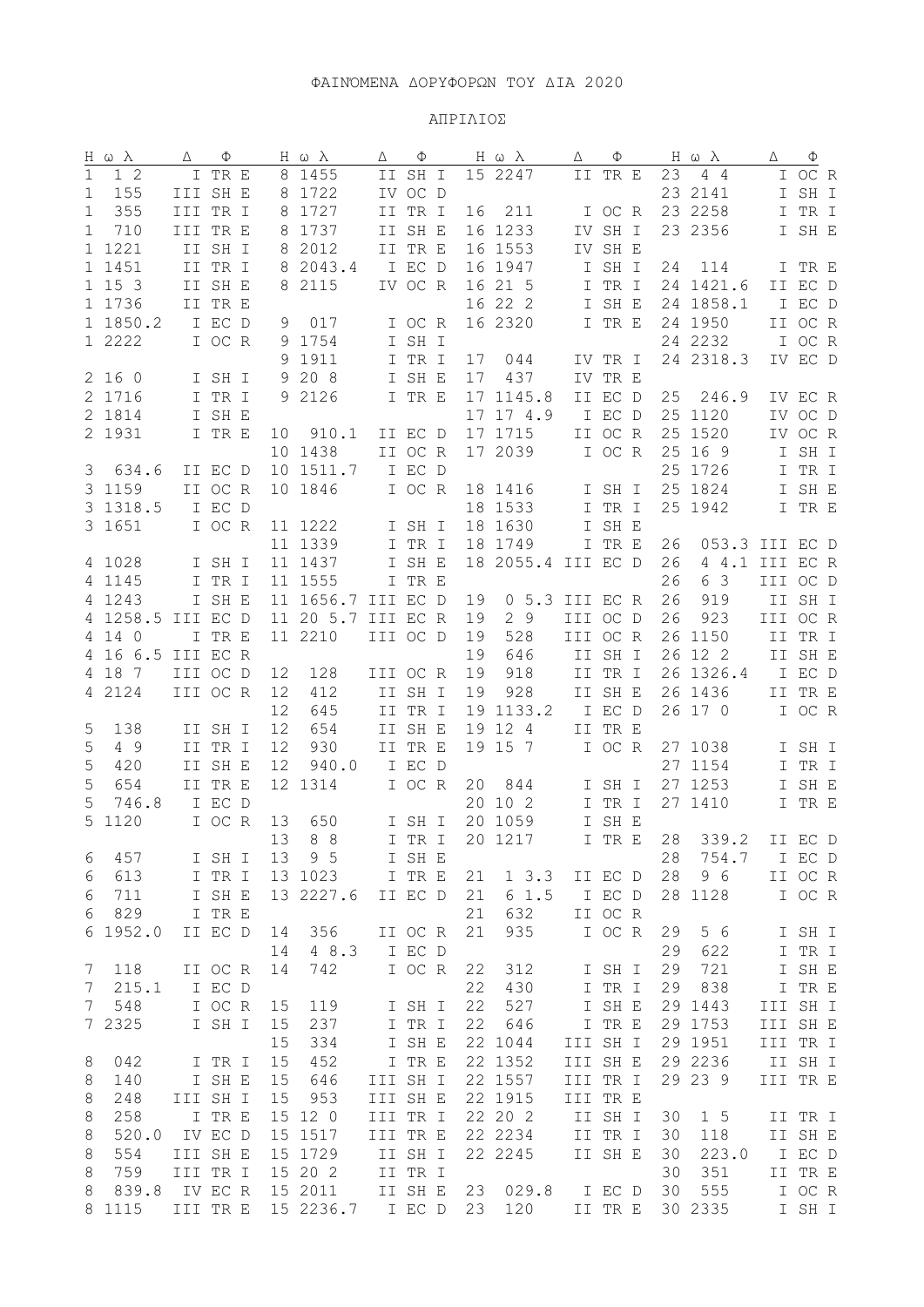ΜΑΙΟΣ

| 1<br>$\mathbf 1$<br>$\mathbf{1}$<br>$\mathbf{1}$ | 050<br>150<br>36<br>1 1657.5<br>2051.3 |          | I TR I<br>I SH E<br>I TR E<br>II EC D<br>I EC D | 9<br>9<br>9 | 053<br>214<br>9 1957<br>21 9<br>9 2212 |          | II OC R<br>I OC R<br>I SH I<br>I TR I<br>I SH E | 17<br>17 | 0 <sub>6</sub><br>115<br>17 1246.8<br>17 16 0.4<br>17 1659 | III EC D<br>III EC R | I SH E<br>I TR E<br>II SH I                |                | 24 2058<br>24 2059.3<br>24 2135<br>24 2216 | III OC D | I EC D<br>II TR I<br>II SH E |  |
|--------------------------------------------------|----------------------------------------|----------|-------------------------------------------------|-------------|----------------------------------------|----------|-------------------------------------------------|----------|------------------------------------------------------------|----------------------|--------------------------------------------|----------------|--------------------------------------------|----------|------------------------------|--|
| 2                                                | 1 2223<br>023                          |          | II OC R<br>I OC R                               | 10          | 9 2325<br>848.8                        | III EC D | I TR E                                          |          | 17 1721<br>17 19 6.1<br>17 1912                            | III OC D             | I EC D<br>II TR I                          | 25<br>25<br>25 | 018<br>020<br>021                          | III OC R | I OC R<br>II TR E            |  |
|                                                  | 2 18 3                                 |          | I SH I                                          |             | 10 12 1.4 III EC R                     |          |                                                 |          | 17 1942                                                    |                      | II SH E                                    |                | 25 1813                                    |          | I SH I                       |  |
|                                                  | 2 1918                                 |          | I TR I                                          |             | 10 1339                                | III OC D |                                                 |          | 17 2042                                                    | III OC R             |                                            |                | 25 1915                                    | Ι        | TR I                         |  |
|                                                  | 2 2018                                 |          | I SH E                                          |             | 10 1426                                |          | II SH I                                         |          | 17 2158                                                    |                      | II TR E                                    |                | 25 2028                                    |          | I SH E                       |  |
|                                                  | 2 2134                                 |          | I TR E                                          |             | 10 1647                                |          | II TR I                                         |          | 17 2230                                                    |                      | I OC R                                     |                | 25 2131                                    |          | I TR E                       |  |
|                                                  |                                        |          |                                                 |             | 10 17 0                                | III OC R |                                                 |          |                                                            |                      |                                            |                |                                            |          |                              |  |
| 3<br>3                                           | 451.0<br>631                           | III EC D | IV SH I                                         |             | 10 17 9<br>10 1712.8                   |          | II SH E<br>I EC D                               |          | 18 1619<br>18 1726                                         |                      | I SH I<br>$\mbox{\bf I}$ TR $\mbox{\bf I}$ |                | 26 14 3.7<br>26 1527.6                     |          | II EC D<br>I EC D            |  |
| 3                                                | 8 2.7                                  | III EC R |                                                 |             | 10 1933                                |          | II TR E                                         |          | 18 1834                                                    |                      | $I$ SH $\,$ E                              |                | 26 1845                                    |          | I OC R                       |  |
| 3                                                | 953                                    | III OC D |                                                 |             | 10 2041                                |          | I OC R                                          |          | 18 1942                                                    |                      | I TR E                                     |                | 26 19 0                                    |          | II OC R                      |  |
|                                                  | 3 10 1                                 |          | IV SH E                                         |             |                                        |          |                                                 |          |                                                            |                      |                                            |                |                                            |          |                              |  |
|                                                  | 3 1152                                 |          | II SH I                                         |             | 11 1425                                |          | I SH I                                          |          | 19 1127.4                                                  |                      | II EC D                                    |                | 27 1241                                    |          | I SH I                       |  |
|                                                  | 3 1314                                 | III OC R |                                                 |             | 11 1537                                |          | I TR I                                          |          | 19 1334.4                                                  |                      | I EC D                                     |                | 27 1342                                    |          | I TR I                       |  |
|                                                  | 3 1419                                 |          | II TR I                                         |             | 11 1640                                |          | I SH E                                          |          | 19 1635                                                    |                      | II OC R                                    |                | 27 1457                                    |          | I SH E                       |  |
|                                                  | 3 1435<br>3 1519.6                     |          | II SH E<br>I EC D                               |             | 11 1718.0<br>11 1753                   |          | IV EC D<br>I TR E                               |          | 19 1657                                                    |                      | I OC R                                     |                | 27 1558                                    |          | I TR E                       |  |
|                                                  | 3 17 5                                 |          | II TR E                                         |             | 11 2054.9                              |          | IV EC R                                         | 20       | 031                                                        |                      | IV SH I                                    | 28             | 637                                        | III SH I |                              |  |
|                                                  | 3 1816                                 |          | IV TR I                                         |             |                                        |          |                                                 | 20       | 4 9                                                        |                      | IV SH E                                    | 28             | 849                                        |          | II SH I                      |  |
|                                                  | 3 1851                                 |          | I OC R                                          | 12          | 425                                    |          | IV OC D                                         |          | 20 1047                                                    |                      | I SH I                                     | 28             | 951                                        | III SH E |                              |  |
|                                                  | 3 2216                                 |          | IV TR E                                         | 12          | 830                                    |          | IV OC R                                         |          | 20 1053                                                    |                      | IV TR I                                    | 28             | 956.0                                      |          | I EC D                       |  |
|                                                  |                                        |          |                                                 | 12          | 851.2                                  |          | II EC D                                         |          | 20 1154                                                    |                      | I TR I                                     |                | 28 1039                                    | III TR I |                              |  |
|                                                  | 4 1231                                 |          | I SH I                                          |             | 12 1141.1                              |          | I EC D                                          |          | 20 13 3                                                    |                      | I SH E                                     |                | 28 1046                                    |          | II TR I                      |  |
|                                                  | 4 1346<br>4 1447                       |          | I TR I<br>I SH E                                |             | 12 14 8<br>12 15 8                     |          | II OC R<br>I OC R                               |          | 20 1410<br>20 1456                                         |                      | I TR E<br>IV TR E                          |                | 28 1117.6<br>28 1133                       |          | IV EC D<br>II SH E           |  |
|                                                  | 4 16 2                                 |          | I TR E                                          |             |                                        |          |                                                 |          |                                                            |                      |                                            |                | 28 1312                                    |          | I OC R                       |  |
|                                                  |                                        |          |                                                 | 13          | 854                                    |          | I SH I                                          | 21       | 239                                                        | III SH I             |                                            |                | 28 1332                                    |          | II TR E                      |  |
| 5                                                | 615.1                                  |          | II EC D                                         | 13          | 104                                    |          | I TR I                                          | 21       | 552                                                        | III SH E             |                                            |                | 28 1359                                    | III TR E |                              |  |
| 5                                                | 947.9                                  |          | I EC D                                          |             | 13 11 9                                |          | I SH E                                          | 21       | 615                                                        |                      | II SH I                                    |                | 28 15 2.4                                  |          | IV EC R                      |  |
|                                                  | 5 1138                                 |          | II OC R                                         |             | 13 1220                                |          | I TR E                                          | 21       | 7 4                                                        | III TR I             |                                            |                | 28 2032                                    |          | IV OC D                      |  |
|                                                  | 5 1319                                 |          | I OC R                                          |             | 13 2241                                | III SH I |                                                 | 21<br>21 | 8 2.7                                                      |                      | I EC D                                     |                |                                            |          |                              |  |
| 6                                                | 7 0                                    |          | I SH I                                          | 14          | 152                                    | III SH E |                                                 | 21       | 824<br>859                                                 |                      | II TR I<br>II SH E                         | 29             | 29 040<br>710                              |          | IV OC R<br>I SH I            |  |
| 6                                                | 814                                    |          | I TR I                                          | 14          | 324                                    | III TR I |                                                 |          | 21 1024                                                    | III TR E             |                                            | 29             | 89                                         |          | I TR I                       |  |
| 6                                                | 915                                    |          | I SH E                                          | 14          | 342                                    |          | II SH I                                         |          | 21 1110                                                    |                      | II TR E                                    |                | 29 925                                     |          | I SH E                       |  |
|                                                  | 6 1030                                 |          | I TR E                                          | 14          | 6 0                                    |          | II TR I                                         |          | 21 1124                                                    |                      | I OC R                                     |                | 29 1025                                    |          | I TR E                       |  |
|                                                  | 6 1842                                 | III SH I |                                                 | 14          | 69.4                                   |          | I EC D                                          |          |                                                            |                      |                                            |                |                                            |          |                              |  |
|                                                  | 6 2152                                 | III SH E |                                                 | 14          | 626                                    |          | II SH E                                         | 22       | 516                                                        |                      | I SH I                                     | 30             | 322.4                                      |          | II EC D                      |  |
|                                                  | 6 2340                                 | III TR I |                                                 | 14<br>14    | 644<br>846                             | III TR E | II TR E                                         | 22<br>22 | 621<br>731                                                 |                      | I TR I<br>I SH E                           | 30<br>30       | 424.3<br>739                               |          | I EC D<br>I OC R             |  |
| 7                                                | 19                                     |          | II SH I                                         | 14          | 936                                    |          | I OC R                                          | 22       | 837                                                        |                      | I TR E                                     | 30             | 812                                        |          | II OC R                      |  |
| 7                                                | 259                                    | III TR E |                                                 |             |                                        |          |                                                 |          |                                                            |                      |                                            |                |                                            |          |                              |  |
| 7                                                | 333                                    |          | II TR I                                         | 15          | 322                                    |          | I SH I                                          | 23       | 046.0                                                      |                      | II EC D                                    | 31             | 138                                        |          | I SH I                       |  |
| 7                                                | 352                                    |          | II SH E                                         | 15          | 432                                    |          | I TR I                                          | 23       | 231.0                                                      |                      | I EC D                                     | 31             | 236                                        |          | I TR I                       |  |
| 7                                                | 416.2                                  |          | I EC D                                          | 15          | 537                                    |          | I SH E                                          | 23       | 548                                                        |                      | II OC R                                    | 31             | 354                                        |          | I SH E                       |  |
| 7                                                | 619                                    |          | II TR E                                         | 15          | 648                                    |          | I TR E                                          | 23       | 551                                                        |                      | I OC R                                     | 31             | 452                                        |          | I TR E                       |  |
| 7                                                | 746                                    |          | I OC R                                          |             | 15 22 9.7                              |          | II EC D                                         |          | 23 2344                                                    |                      | I SH I                                     |                | 31 2044.2 III EC D<br>31 22 5              |          | II SH I                      |  |
| 8                                                | 128                                    |          | I SH I                                          | 16          | 037.7                                  |          | I EC D                                          | 24       | 048                                                        |                      | I TR I                                     |                | 31 2252.7                                  |          | I EC D                       |  |
| 8                                                | 242                                    |          | I TR I                                          | 16          | 322                                    |          | II OC R                                         | 24       | 2 0                                                        |                      | I SH E                                     |                | 31 2356                                    |          | II TR I                      |  |
| 8                                                | 343                                    |          | I SH E                                          | 16          | $4\overline{3}$                        |          | I OC R                                          | 24       | 34                                                         |                      | I TR E                                     |                | 31 2359.6 III EC R                         |          |                              |  |
| 8                                                | 457                                    |          | I TR E                                          |             | 16 2150                                |          | I SH I                                          |          | 24 1645.7 III EC D                                         |                      |                                            |                |                                            |          |                              |  |
|                                                  | 8 1933.6                               |          | II EC D                                         |             | 16 2259                                |          | I TR I                                          |          | 24 1932                                                    |                      | II SH I                                    |                |                                            |          |                              |  |
|                                                  | 8 2244.5                               |          | I EC D                                          |             |                                        |          |                                                 |          | 24 20 0.2 III EC R                                         |                      |                                            |                |                                            |          |                              |  |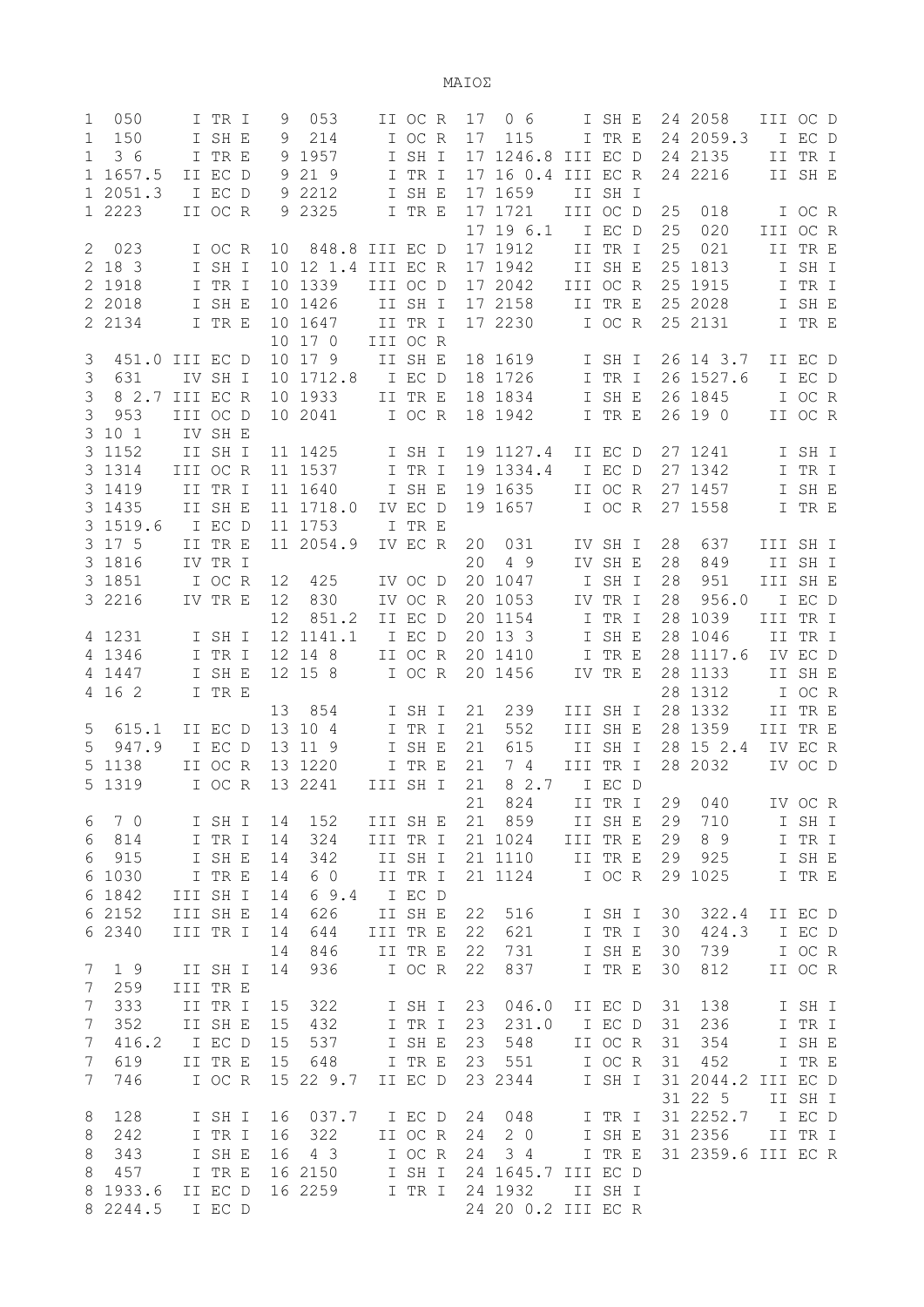ΙΟΥΝΙΟΣ

| 1              | 031            | III OC D |                   | 8        | 359.5          | III EC R |                    |    | 15 1047        | III OC R |         | 23 | 219                |          | I TR I  |  |
|----------------|----------------|----------|-------------------|----------|----------------|----------|--------------------|----|----------------|----------|---------|----|--------------------|----------|---------|--|
| $\mathbf{1}$   | 050            |          | II SH E           | 8        | 4 0            | III OC D |                    |    | 15 2355        |          | I SH I  | 23 | 4 5                |          | I SH E  |  |
| $\mathbf 1$    | 2 <sub>5</sub> |          | I OC R            | 8        | 5 <sub>2</sub> |          | II TR E            |    |                |          |         | 23 | 436                |          | I TR E  |  |
| $\mathbf 1$    | 243            |          | II TR E           | 8        | 722            | III OC R |                    | 16 | 035            |          | I TR I  |    | 23 23 1.7          |          | I EC D  |  |
| $\mathbf 1$    | 353            | III OC R |                   |          | 8 2 2 0        |          | I SH I             | 16 | 211            |          | I SH E  |    |                    |          |         |  |
| $\mathbf{1}$   | 206            |          | I SH I            |          | 8 2249         |          | I TR I             | 16 | 251            | I.       | TR E    | 24 | 030.2              |          | II EC D |  |
| $\mathbf{1}$   | 21 2           |          | I TR I            |          |                |          |                    |    | 16 21 8.0      |          | I EC D  | 24 | 147                |          | I OC R  |  |
|                | 1 2223         |          | I SH E            | 9        | 017            |          | I SH E             |    | 16 2153.4      |          | II EC D | 24 | 421                |          | II OC R |  |
|                | 1 2319         |          | I TR E            | 9        | 1 <sub>5</sub> |          | I TR E             |    |                |          |         |    | 24 2017            | I.       | SH I    |  |
|                |                |          |                   |          | 9 1914.5       |          | I EC D             | 17 | 0 <sup>3</sup> |          | I OC R  |    | 24 2046            | I        | TR I    |  |
|                | 2 1640.2       |          | II EC D           |          | 9 1916.8       |          | II EC D            | 17 | 2 <sub>3</sub> |          | II OC R |    | 24 2234            |          | I SH E  |  |
|                | 2 1721.0       |          | I EC D            |          | 9 2218         |          | I OC R             | 17 | 1823           |          | I SH I  |    | 24 23 3            |          | I TR E  |  |
|                | 2 2032         |          | I OC R            |          | 9 2344         |          | II OC R            | 17 | 19 1           |          | I TR I  |    |                    |          |         |  |
|                | 2 2123         |          | II OC R           |          |                |          |                    |    | 17 2040        |          | I SH E  |    | 25 1730.1          |          | I EC D  |  |
|                |                |          |                   |          | 10 1629        |          | I SH I             |    | 17 2118        |          | I TR E  |    | 25 19 2            |          | II SH I |  |
|                | 3 1435         |          | I SH I            |          | 10 1715        |          | I TR I             |    |                |          |         |    | 25 1955            |          | II TR I |  |
|                | 3 1529         |          | I TR I            |          | 10 1845        |          | I SH E             |    | 18 1536.4      |          | I EC D  |    | 25 2013            |          | I OC R  |  |
|                | 3 1651         |          | I SH E            |          | 10 1932        |          | I TR E             |    | 18 1629        |          | II SH I |    | 25 2148            |          | II SH E |  |
|                | 3 1746         |          | I TR E            |          |                |          |                    |    | 18 1740        |          | II TR I |    | 25 2233            | III SH I |         |  |
|                |                |          |                   |          | 11 1342.8      |          | I EC D             |    | 18 1829        |          | I OC R  |    | 25 2242            |          | II TR E |  |
|                | 4 1036         | III SH I |                   |          | 11 1355        |          | II SH I            |    | 18 1834        | III SH I |         |    |                    |          |         |  |
|                | 4 1122         |          | II SH I           |          | 11 1434        | III SH I |                    |    | 18 1914        |          | II SH E | 26 | 020                | III TR I |         |  |
|                | 4 1149.4       |          | I EC D            |          | 11 1524        |          | II TR I            |    | 18 2027        |          | II TR E | 26 | 151                | III SH E |         |  |
|                | 4 13 6         |          | II TR I           |          | 11 1640        |          | II SH E            |    | 18 21 0        | III TR I |         | 26 | 342                | III TR E |         |  |
|                | 4 1351         | III SH E |                   |          | 11 1644        |          | I OC R             |    | 18 2151        | III SH E |         |    | 26 1446            |          | I SH I  |  |
|                | 4 14 7         |          | II SH E           |          | 11 1736        | III TR I |                    |    |                |          |         |    | 26 1512            | I.       | TR I    |  |
|                | 4 14 9         | III TR I |                   |          | 11 1750        | III SH E |                    | 19 | 021            | III TR E |         |    | 26 17 3            |          | I SH E  |  |
|                | 4 1458         |          | I OC R            |          | 11 1811        |          | II TR E            |    | 19 1252        |          | I SH I  |    | 26 1729            |          | I TR E  |  |
|                | 4 1552         |          | II TR E           |          | 11 2057        | III TR E |                    |    | 19 1327        |          | I TR I  |    |                    |          |         |  |
|                | 4 1730         | III TR E |                   |          |                |          |                    |    | 19 15 8        |          | I SH E  |    | 27 1158.6          |          | I EC D  |  |
|                |                |          |                   |          | 12 1057        |          | I SH I             |    | 19 1544        |          | I TR E  |    | 27 1349.1          |          | II EC D |  |
| 5              | 9 3            |          | I SH I            |          | 12 1142        |          | I TR I             |    |                |          |         |    | 27 1439            |          | I OC R  |  |
| 5              | 956            |          | I TR I            |          | 12 1314        |          | I SH E             |    | 20 10 4.8      |          | I EC D  |    | 27 1729            |          | II OC R |  |
| 5              | 1120           |          | I SH E            |          | 12 1358        |          | I TR E             |    | 20 1112.3      |          | II EC D |    |                    |          |         |  |
| 5              | 1212           |          | I TR E            |          |                |          |                    |    |                |          |         |    |                    |          |         |  |
| 5              |                |          |                   |          |                |          |                    |    | 20 1255        |          | I OC R  | 28 | 914                |          | I SH I  |  |
|                | 1831           |          | IV SH I           | 13       | 811.2          |          | I EC D             |    | 20 1513        |          | II OC R | 28 | 938                |          | I TR I  |  |
|                | 5 2217         |          | IV SH E           | 13       | 835.5          |          | II EC D            |    |                |          |         |    | 28 1131            |          | I SH E  |  |
|                |                |          |                   |          | 13 1110 I OC R |          |                    |    | 21 720         |          | I SH I  |    | 28 1155            |          | I TR E  |  |
| 6              | 233            |          | IV TR I           |          | 13 1254        |          | II OC R            | 21 | 753            |          | I TR I  |    |                    |          |         |  |
| 6              | 558.9          |          | II EC D           |          |                |          |                    | 21 | 937            |          | I SH E  | 29 | 627.0              |          | I EC D  |  |
| 6              | 617.8          |          | I EC D            | 14       | 518.0          |          | IV EC D            |    | 21 1010        |          | I TR E  | 29 | 819                |          | II SH I |  |
| 6              | 639            |          | IV TR E           | 14       | 526            |          | I SH I             |    |                |          |         | 29 | 92                 |          | II TR I |  |
| 6              | 925            |          | I OC R            | 14       | 6 8            |          | I TR I             | 22 | 433.2          |          | I EC D  | 29 | 9 5                |          | I OC R  |  |
|                | 6 1034         |          | II OC R           | 14       | 742            |          | I SH E             | 22 | 545            |          | II SH I |    | 29 11 6            |          | II SH E |  |
|                |                |          |                   | 14       | 825            |          | I TR E             | 22 | 648            |          | II TR I |    | 29 1149            |          | II TR E |  |
| 7              | 332            |          | I SH I            | 14       | 910.0          |          | IV EC R            | 22 | 721            |          | I OC R  |    | 29 1238.4 III EC D |          |         |  |
| 7              | 422            |          | I TR I            |          | 14 1147        |          | IV OC D            | 22 | 831            |          | II SH E |    | 29 1726            | III OC R |         |  |
| $7\phantom{.}$ | 548            |          | I SH E            |          | 14 1555        |          | IV OC R            | 22 | 839.9          | III EC D |         |    |                    |          |         |  |
| $\overline{7}$ | 639            |          | I TR E            |          |                |          |                    | 22 | 935            |          | II TR E | 30 | 343                |          | I SH I  |  |
|                |                |          |                   | 15       | 239.6          |          | I EC D             |    | 22 1232        |          | IV SH I | 30 | 4 4                |          | I TR I  |  |
| 8              | 038            |          | II SH I           | 15       | 312            |          | II SH I            |    | 22 14 8        | III OC R |         | 30 | 6 0                |          | I SH E  |  |
| $\,8\,$        | 043.3 III EC D |          |                   | 15       | 432            |          | II TR I            |    | 22 1626        |          | IV SH E | 30 | 621                |          | I TR E  |  |
| 8              | 046.1          |          | I EC D            | 15       | 441.6 III EC D |          |                    |    | 22 1724        |          | IV TR I |    | 30 2320.3          |          | IV EC D |  |
| $\,8\,$        | 215            |          | II TR I           | 15       | 537            |          | I OC R             |    | 22 2130        |          | IV TR E |    |                    |          |         |  |
| $\,8\,$<br>8   | 324<br>351     |          | II SH E<br>I OC R | 15<br>15 | 557<br>719     |          | II SH E<br>II TR E | 23 | 149            |          | I SH I  |    |                    |          |         |  |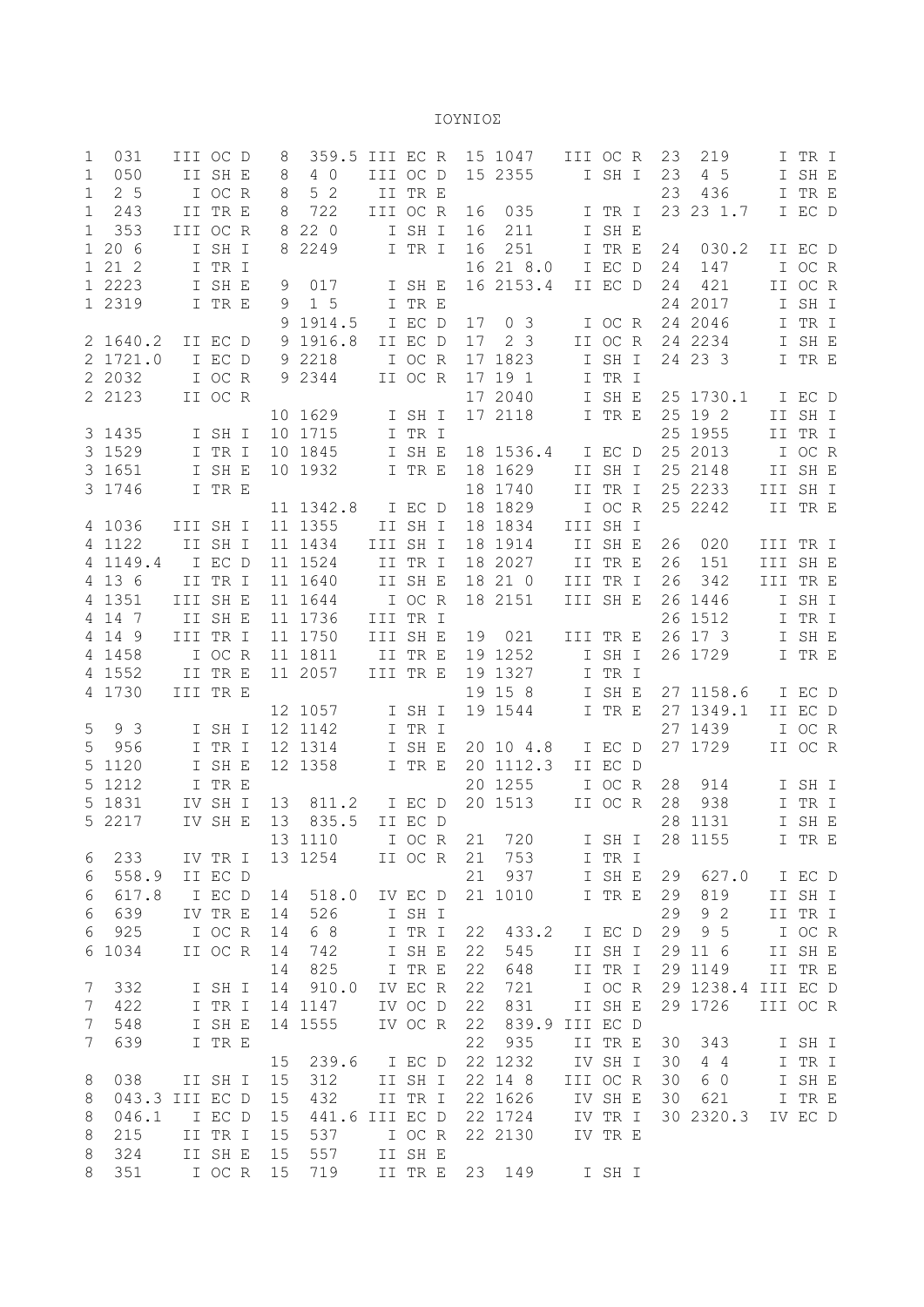ΙΟΥΛΙΟΣ

|                 | 055.4                 |          | I EC D           | 9               | 223                |          | I SH E  | 17 | 128.2           |          | I EC R  |    | 24 1431                 | III SH I |         |  |
|-----------------|-----------------------|----------|------------------|-----------------|--------------------|----------|---------|----|-----------------|----------|---------|----|-------------------------|----------|---------|--|
| $\mathbf{1}$    | 37.1                  |          | II EC D          | 9               | 231                |          | I TR E  | 17 | 236             |          | II TR I |    | 24 1649                 | III TR E |         |  |
| 1               | 331                   |          | I OC R           | 9               | 635                |          | IV SH I | 17 | 244             |          | II SH I |    | 24 1753                 | III SH E |         |  |
| $\mathbf 1$     | 628                   |          | IV OC R          | 9               | 742                |          | IV TR I | 17 | 523             |          | II TR E |    | 24 22 8                 |          | I TR I  |  |
| $\mathbf 1$     | 637                   |          | II OC R          |                 | 9 1036             |          | IV SH E | 17 | 532             |          | II SH E |    | 24 2224                 |          | I SH I  |  |
|                 | 1 2212                |          | I SH I           |                 | 9 1148             |          | IV TR E |    | 17 1012         | III TR I |         |    |                         |          |         |  |
|                 | 1 2230                |          | I TR I           |                 | 9 2117.8           |          | I EC D  |    | 17 1031         | III SH I |         | 25 | 025                     |          | I TR E  |  |
|                 |                       |          |                  |                 | 9 2341             |          | I OC R  |    | 17 1333         | III TR E |         | 25 | 041                     | I.       | SH E    |  |
| $\overline{c}$  | 029                   |          | I SH E           |                 |                    |          |         |    | 17 1352         | III SH E |         |    | 25 1918                 |          | I OC D  |  |
| 2               | 047                   |          | I TR E           | 10              | 010                |          | II SH I |    | 17 1633         |          | IV OC D |    | 25 2151.2               |          | I EC R  |  |
|                 | 2 1923.9              |          | I EC D           | 10              | 023                |          | II TR I |    | 17 2024         |          | I TR I  |    | 25 2154                 |          | IV TR I |  |
| $\overline{2}$  | 2136                  |          | II SH I          | 10              | 257                |          | II SH E |    | 17 2029         |          | I SH I  |    | 25 2342                 |          | II OC D |  |
| $\overline{2}$  | 2157                  |          | I OC R           | 10              | 310                |          | II TR E |    | 17 2128.0       |          | IV EC R |    |                         |          |         |  |
|                 | 2 2 2 9               |          | II TR I          | 10              | 632                | III SH I |         |    | 17 2241         |          | I TR E  | 26 | 039                     |          | IV SH I |  |
|                 |                       |          |                  | 10              | 656                | III TR I |         |    | 17 2247         |          | I SH E  | 26 | 159                     |          | IV TR E |  |
| $\mathsf 3$     | 023                   |          | II SH E          | 10              | 952                | III SH E |         |    |                 |          |         | 26 | 3 7.6                   |          | II EC R |  |
| 3               | 056                   |          | II TR E          |                 | 10 1017            | III TR E |         |    | 18 1734         |          | I OC D  | 26 | 446                     |          | IV SH E |  |
| $\mathfrak{Z}$  | 233                   | III SH I |                  |                 | 10 1835            |          | I SH I  |    | 18 1956.8       |          | I EC R  |    | 26 1634                 | Ι        | TR I    |  |
| $\mathfrak{Z}$  | 339                   | III TR I |                  |                 | 10 1840            |          | I TR I  |    | 18 2126         |          | II OC D |    | 26 1653                 | I.       | SH I    |  |
| $\mathcal{S}$   | 552                   | III SH E |                  |                 | 10 2052            |          | I SH E  |    |                 |          |         |    | 26 1851                 | I.       | TR E    |  |
| 3               | 7 <sub>1</sub>        | III TR E |                  |                 | 10 2057            |          | I TR E  | 19 | 030.3           |          | II EC R |    | 26 1910                 |          | I SH E  |  |
|                 | 3 1640                |          | I SH I           |                 |                    |          |         |    | 19 1450         |          | I TR I  |    |                         |          |         |  |
|                 | 3 1656                |          | I TR I           |                 | 11 1546.4          |          | I EC D  |    | 19 1458         |          | I SH I  |    | 27 1344                 |          | I OC D  |  |
|                 | 3 1857                |          | I SH E           |                 | 11 18 7            |          | I OC R  |    | 19 17 7         |          | I TR E  |    | 27 1619.8               |          | I EC R  |  |
|                 | 3 1913                |          | I TR E           |                 | 11 19 3.0          |          | II EC D |    | 19 1715         |          | I SH E  |    | 27 1757                 | II       | TR I    |  |
|                 |                       |          |                  |                 | 11 22 1            |          | II OC R |    |                 |          |         |    | 27 1836                 |          | II SH I |  |
|                 | 4 1352.4              |          | I EC D           |                 |                    |          |         |    | 20 12 0         |          | I OC D  |    | 27 2044                 |          | II TR E |  |
|                 | 4 1623                |          | I OC R           |                 | 12 13 3            |          | I SH I  |    | 20 1425.4       |          | I EC R  |    | 27 2124                 |          | II SH E |  |
|                 |                       |          |                  |                 |                    |          |         |    |                 |          |         |    |                         |          |         |  |
|                 |                       |          |                  |                 |                    |          |         |    |                 |          |         |    |                         |          |         |  |
|                 | 4 1626.0              |          | II EC D          |                 | 12 13 6            |          | I TR I  |    | 20 1543         |          | II TR I |    |                         |          |         |  |
|                 | 4 1945                |          | II OC R          |                 | 12 1521            |          | I SH E  |    | 20 16 2         |          | II SH I | 28 | 313                     | III OC D |         |  |
|                 |                       |          |                  |                 | 12 1523            |          | I TR E  |    | 20 1830         |          | II TR E | 28 | 758.6 III EC R          |          |         |  |
|                 | 5 11 9                |          | I SH I           |                 |                    |          |         |    | 20 1849         |          | II SH E |    | 28 11 1                 |          | I TR I  |  |
|                 | 5 1122                |          | I TR I           |                 | 13 1014.9          |          | I EC D  |    | 20 2355         | III OC D |         |    | 28 1122                 |          | I SH I  |  |
| 5               | 1326                  |          | I SH E           |                 | 13 1232            |          | I OC R  |    |                 |          |         |    | 28 1317                 |          | I TR E  |  |
|                 | 5 1339                |          | I TR E           |                 | 13 1327            |          | II SH I | 21 | 357.8           | III EC R |         |    | 28 1339                 |          | I SH E  |  |
|                 |                       |          |                  |                 | 13 1329            |          | II TR I | 21 | 916             |          | I TR I  |    |                         |          |         |  |
| 6               | 820.9                 |          | I EC D           |                 | 13 1615            |          | II SH E | 21 | 927             |          | I SH I  | 29 | 810                     |          | I OC D  |  |
|                 | 6 1049 I OC R         |          |                  |                 | 13 1617            |          |         |    | II TR E 21 1133 |          |         |    | I TR E 29 1048.4 I EC R |          |         |  |
|                 | 6 1053                |          | II SH I          |                 | 13 2037.0 III EC D |          |         |    | 21 1144         |          | I SH E  |    | 29 1249                 |          | II OC D |  |
|                 | 6 1116                |          | II TR I          |                 |                    |          |         |    |                 |          |         |    | 29 1625.9               |          | II EC R |  |
|                 | 6 1340                |          | II SH E          | 14              | $0\quad 0$         | III OC R |         | 22 | 626             |          | I OC D  |    |                         |          |         |  |
|                 | 6 14 3                |          | II TR E          | 14              | 732                |          | I TR I  | 22 | 853.9           |          | I EC R  | 30 | 527                     |          | I TR I  |  |
|                 | 6 1637.3 III EC D     |          |                  | 14              | 732                |          | I SH I  |    | 22 1033         |          | II OC D | 30 | 551                     |          | I SH I  |  |
|                 | 6 2043                | III OC R |                  | 14              | 949                |          | I TR E  |    | 22 1348.6       |          | II EC R | 30 | 744                     |          | I TR E  |  |
|                 |                       |          |                  | 14              | 949                |          | I SH E  |    |                 |          |         | 30 | 8 8                     |          | I SH E  |  |
| 7               | 537                   |          | I SH I           |                 |                    |          |         | 23 | 342             |          | I TR I  |    |                         |          |         |  |
| $7\phantom{.0}$ | 548                   |          | I TR I           | 15              | 442                |          | I OC D  | 23 | 356             |          | I SH I  | 31 | 236                     |          | I OC D  |  |
| $7\phantom{.}$  | 754                   |          | I SH E           | 15 <sub>1</sub> | 659.6              |          | I EC R  | 23 | 559             |          | I TR E  | 31 | 517.0                   |          | I EC R  |  |
| $\overline{7}$  | 8 5                   |          | I TR E           | 15              | 818                |          | II OC D | 23 | 613             |          | I SH E  | 31 | 7 4                     |          | II TR I |  |
|                 |                       |          |                  |                 | 15 1111.3          |          | II EC R |    |                 |          |         | 31 | 754                     |          | II SH I |  |
| 8               | 249.3                 |          | I EC D           |                 |                    |          |         | 24 | 052             |          | I OC D  | 31 | 951                     |          | II TR E |  |
| 8               | 515                   |          | I OC R           | 16              | 158                |          | I TR I  | 24 | 322.5           |          | I EC R  |    | 31 1042                 |          | II SH E |  |
| 8               | 544.1                 |          | II EC D          | 16              | 2 <sub>1</sub>     |          | I SH I  | 24 | 450             |          | II TR I |    | 31 1647                 | III TR I |         |  |
| 8               | 853                   |          | II OC R          | 16              | 415                |          | I TR E  | 24 | 519             |          | II SH I |    | 31 1831                 | III SH I |         |  |
|                 |                       |          |                  | 16              | 418                |          | I SH E  | 24 | 737             |          | II TR E |    | 31 20 7                 | III TR E |         |  |
| 9<br>9          | 0 <sub>6</sub><br>014 |          | I SH I<br>I TR I |                 | 16 23 8            |          | I OC D  | 24 | 8 7<br>24 1328  | III TR I | II SH E |    | 31 2153<br>31 2353      | III SH E | I TR I  |  |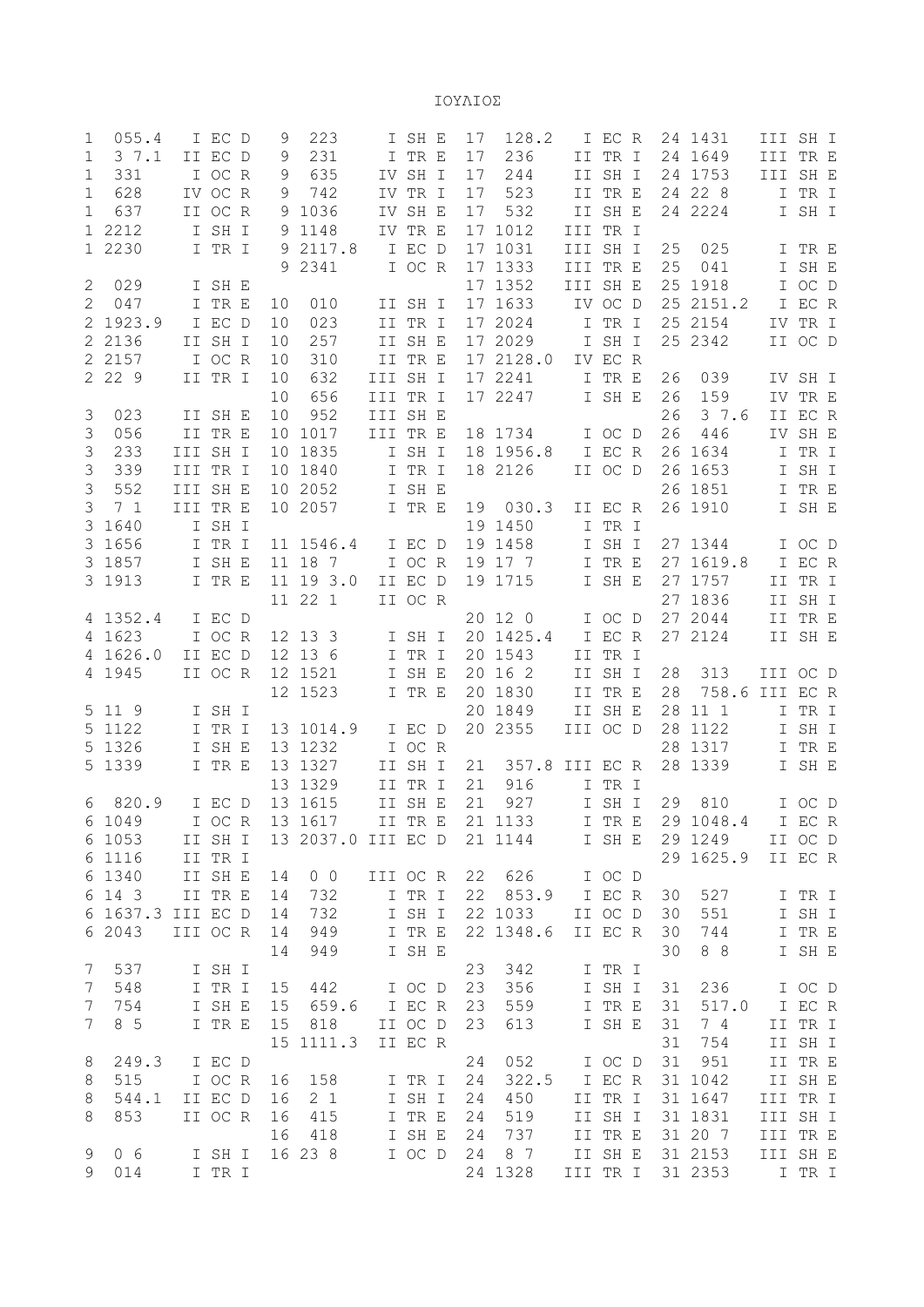ΑΥΓΟΥΣΤΟΣ

| 019<br>1              |          | I SH I  | 9         | 140.3     |          | I EC R  |    | 16 2238   |          | I SH I  |    | 24 2047   |          | I OC D  |  |
|-----------------------|----------|---------|-----------|-----------|----------|---------|----|-----------|----------|---------|----|-----------|----------|---------|--|
| $\mathbf{1}$<br>210   |          | I TR E  | 9         | 416       |          | II OC D |    |           |          |         |    | 24 2358.8 |          | I EC R  |  |
| 1<br>236              |          | I SH E  | 9         | 822.3     |          | II EC R | 17 | 08        |          | I TR E  |    |           |          |         |  |
| 1 21 2                |          | I OC D  |           | 9 20 5    |          | I TR I  | 17 | 055       |          | I SH E  | 25 | 38        |          | II TR I |  |
|                       |          |         |           |           |          |         |    |           |          |         |    |           |          |         |  |
| 1 2345.7              |          | I EC R  |           | 9 2043    |          | I SH I  |    | 17 1859   |          | I OC D  | 25 | 457       |          | II SH I |  |
|                       |          |         |           | 9 2222    |          | I TR E  |    | 17 22 3.8 |          | I EC R  | 25 | 554       |          | II TR E |  |
| 158<br>$\mathbf{2}$   |          | II OC D |           | 9 2 3 0   |          | I SH E  |    |           |          |         | 25 | 746       |          | II SH E |  |
| $\mathbf{2}$<br>544.9 |          | II EC R |           |           |          |         | 18 | 047       |          | II TR I |    | 25 1648   | III OC D |         |  |
| 2 1819                |          | I TR I  |           | 10 1713   |          | I OC D  | 18 | 222       |          | II SH I |    | 25 18 6   |          | I TR I  |  |
| 2 1848                |          | I SH I  |           | 10 20 9.0 |          | I EC R  | 18 | 334       |          | II TR E |    | 25 19 2   | I.       | SH I    |  |
| 2 2036                |          | I TR E  |           | 10 2229   |          | II TR I | 18 | 510       |          | II SH E |    | 25 20 9   | III OC R |         |  |
| 2 21 5                |          | I SH E  |           | 10 2346   |          | II SH I |    | 18 1319   | III OC D |         |    | 25 2022   |          | I TR E  |  |
|                       |          |         |           |           |          |         | 18 | 1618      |          | I TR I  |    | 25 2034.8 | III EC D |         |  |
| 3<br>651              |          | IV OC D | 11        | 116       |          | II TR E |    | 18 17 7   |          | I SH I  |    | 25 2119   |          | I SH E  |  |
| 3 1057                |          | IV OC R | 11        | 235       |          | II SH E | 18 | 1835      |          | I TR E  |    | 25 2359.8 | III EC R |         |  |
| 3 1126.5              |          | IV EC D | 11        | 954       | III OC D |         |    | 18 1924   |          | I SH E  |    |           |          |         |  |
|                       |          |         |           |           |          |         |    |           |          |         |    |           |          |         |  |
| 3 1528                |          | I OC D  |           | 11 1224   |          | IV TR I |    | 18 1959.2 | III EC R |         |    | 26 1514   |          | I OC D  |  |
| 3 1537.4              |          | IV EC R |           | 11 1431   |          | I TR I  |    |           |          |         |    | 26 1827.5 |          | I EC R  |  |
| 3 1814.3              |          | I EC R  |           | 11 1512   |          | I SH I  |    | 19 1326   |          | I OC D  |    | 26 22 8   |          | II OC D |  |
| 3 2012                |          | II TR I |           | 11 1558.8 | III EC R |         |    | 19 1632.6 |          | I EC R  |    |           |          |         |  |
| 3 2111                |          | II SH I |           | 11 1628   |          | IV TR E |    | 19 1946   |          | II OC D | 27 | 255.3     |          | II EC R |  |
| 3 2259                |          | II TR E |           | 11 1648   |          | I TR E  |    | 19 2141   |          | IV OC D |    | 27 1233   | I.       | TR I    |  |
| 3 2 3 5 9             |          | II SH E |           | 11 1729   |          | I SH E  |    |           |          |         |    | 27 1331   | I.       | SH I    |  |
|                       |          |         |           | 11 1844   |          | IV SH I | 20 | 018.0     |          | II EC R |    | 27 1449   | I.       | TR E    |  |
| 633<br>4              | III OC D |         |           | 11 2256   |          | IV SH E | 20 | 147       |          | IV OC R |    | 27 1547   |          | I SH E  |  |
| 4 1158.7              | III EC R |         |           |           |          |         | 20 | 531.9     |          | IV EC D |    |           |          |         |  |
| 4 1246                |          | I TR I  |           | 12 1140   |          | I OC D  | 20 | 948.2     |          | IV EC R | 28 | 337       |          | IV TR I |  |
| 4 1317                |          | I SH I  |           | 12 1437.7 |          | I EC R  |    | 20 1045   |          | I TR I  | 28 | 740       |          | IV TR E |  |
|                       |          |         |           | 12 1725   |          |         |    |           |          |         |    |           |          |         |  |
| 4 15 2                |          | I TR E  |           |           |          | II OC D |    | 20 1136   |          | I SH I  | 28 | 941       |          | I OC D  |  |
| 4 1534                |          | I SH E  |           | 12 2140.6 |          | II EC R |    | 20 13 1   |          | I TR E  |    | 28 1250   |          | IV SH I |  |
|                       |          |         |           |           |          |         |    | 20 1352   |          | I SH E  |    | 28 1256.3 |          | I EC R  |  |
| 5<br>954              |          | I OC D  | 13        | 858       |          | I TR I  |    |           |          |         |    | 28 1619   | II       | TR I    |  |
| 5 1243.0              |          | I EC R  | 13        | 941       |          | I SH I  | 21 | 753       |          | I OC D  |    | 28 17 7   |          | IV SH E |  |
| 15 7<br>5             |          | II OC D |           | 13 1115   |          | I TR E  |    | 21 11 1.3 |          | I EC R  |    | 28 1815   |          | II SH I |  |
| 19 3.3<br>5           |          | II EC R |           | 13 1157   |          | I SH E  |    | 21 1357   |          | II TR I |    | 28 19 5   | II       | TR E    |  |
|                       |          |         |           |           |          |         |    | 21 1540   |          | II SH I |    | 28 21 4   |          | II SH E |  |
| 6<br>712              |          | I TR I  | 14        | 6 6       |          | I OC D  |    | 21 1644   |          | II TR E |    |           |          |         |  |
| 6 746                 |          |         | I SH I 14 | 96.4      |          | I EC R  |    | 21 1828   |          | II SH E |    | 29 632    | III TR I |         |  |
| 929<br>6              |          | I TR E  |           | 14 1138   |          | II TR I |    |           |          |         | 29 | 7 0       |          | I TR I  |  |
| 6 10 2                |          | I SH E  |           | 14  13  4 |          | II SH I | 22 | 30        | III TR I |         | 29 | 8 0       |          | I SH I  |  |
|                       |          |         |           | 14 1425   |          | II TR E | 22 | 512       |          | I TR I  | 29 | 916       |          | I TR E  |  |
| $\overline{7}$<br>421 |          | I OC D  |           | 14 1552   |          | II SH E | 22 | 6 5       |          | I SH I  | 29 | 951       | III TR E |         |  |
|                       |          |         |           |           |          |         |    |           |          |         |    |           |          |         |  |
| 711.6<br>7            |          | I EC R  |           | 14 2332   | III TR I |         | 22 | 620       | III TR E |         |    | 29 1016   |          | I SH E  |  |
| $\overline{7}$<br>920 |          | II TR I |           |           |          |         | 22 | 633       | III SH I |         |    | 29 1033   | III SH I |         |  |
| 7 1029                |          | II SH I | 15        | 232       | III SH I |         | 22 | 728       |          | I TR E  |    | 29 1357   | III SH E |         |  |
| 7 12 7                |          | II TR E | 15        | 252       | III TR E |         | 22 | 821       |          | I SH E  |    |           |          |         |  |
| 7 1317                |          | II SH E | 15        | 325       |          | I TR I  | 22 | 956       | III SH E |         | 30 | 4 8       |          | I OC D  |  |
| 7 20 8                | III TR I |         | 15        | 4 9       |          | I SH I  |    |           |          |         |    | 30 725.1  |          | I EC R  |  |
| 7 2232                | III SH I |         | 15        | 541       |          | I TR E  | 23 | 220       |          | I OC D  |    | 30 1120   |          | II OC D |  |
| 7 2328                | III TR E |         | 15        | 555       | III SH E |         | 23 | 530.1     |          | I EC R  |    | 30 1614.1 |          | II EC R |  |
|                       |          |         | 15        | 626       |          | I SH E  | 23 | 857       |          | II OC D |    |           |          |         |  |
| 138<br>8              |          | I TR I  |           |           |          |         |    | 23 1336.9 |          | II EC R | 31 | 128       |          | I TR I  |  |
| 154<br>8              | III SH E |         | 16        | 033       |          | I OC D  |    | 23 2339   |          | I TR I  | 31 | 229       |          | I SH I  |  |
| 8<br>214              |          | I SH I  | 16        | 335.1     |          | I EC R  |    |           |          |         | 31 | 344       |          | I TR E  |  |
| 8<br>355              |          | I TR E  | 16        |           |          |         | 24 |           |          | I SH I  | 31 |           |          | I SH E  |  |
|                       |          |         |           | 636       |          | II OC D |    | 033       |          |         |    | 445       |          |         |  |
| 8<br>431              |          | I SH E  |           | 16 1059.6 |          | II EC R | 24 | 155       |          | I TR E  |    | 31 2235   |          | I OC D  |  |
| 8 2247                |          | I OC D  |           | 16 2152   | I TR I   |         | 24 | 250       |          | I SH E  |    |           |          |         |  |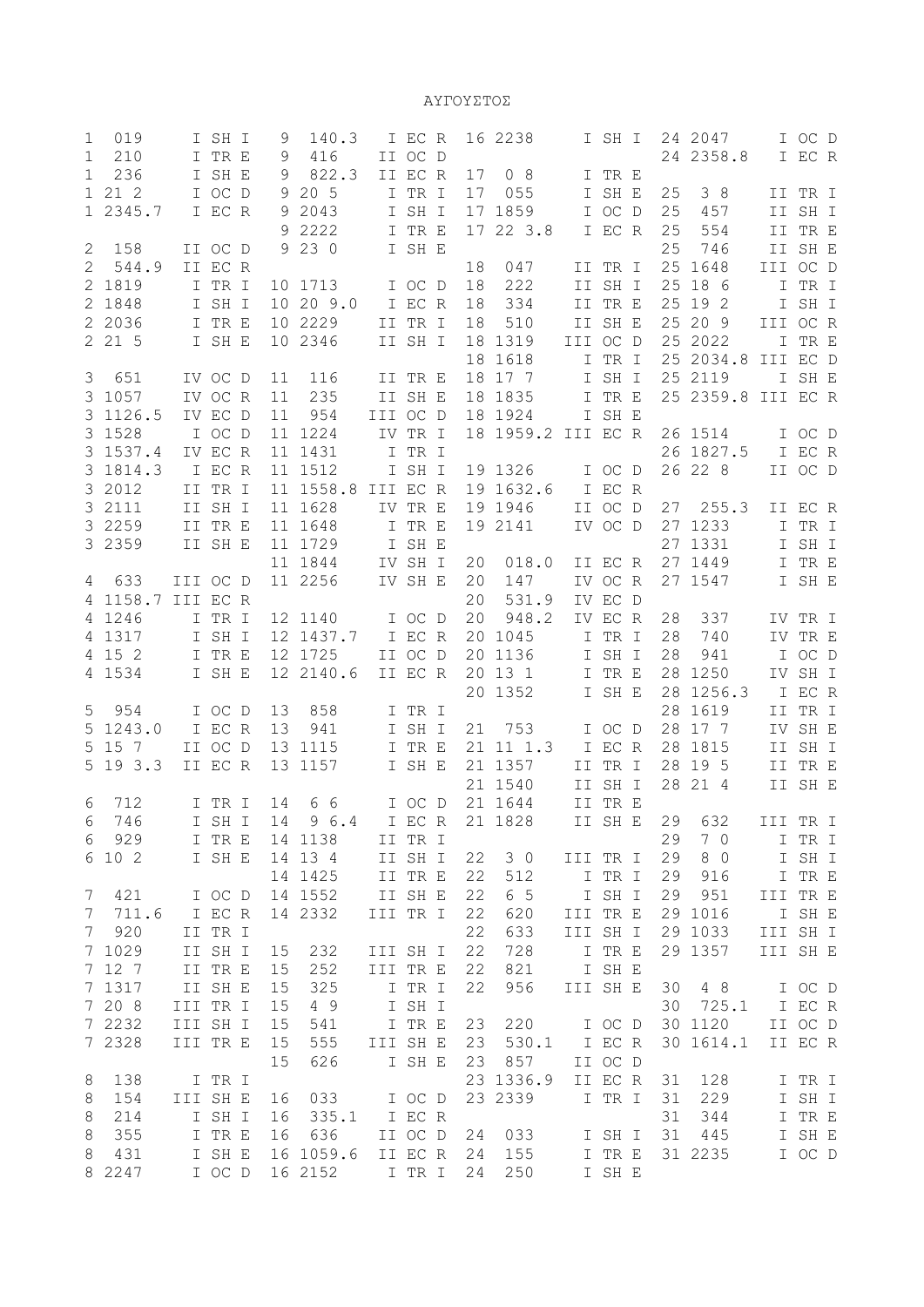|                  | 153.9          |          | I EC R             |                 | 8 1042             |          | II TR E           | 16       | 048                |          | I SH I           |    | 23 732             | III OC D |         |  |
|------------------|----------------|----------|--------------------|-----------------|--------------------|----------|-------------------|----------|--------------------|----------|------------------|----|--------------------|----------|---------|--|
| $\mathbf 1$      | 530            |          | II TR I            |                 | 8 1258             |          | II SH E           | 16       | 152                |          | I TR E           |    | 23 1054            | III OC R |         |  |
| $\mathbf 1$      | 733            |          | II SH I            |                 | 8 2145             |          | I TR I            | 16       | 34                 |          | I SH E           |    | 23 1237.1 III EC D |          |         |  |
| 1                | 817            |          | II TR E            |                 | 8 2253             |          | I SH I            | 16       | 345                | III OC D |                  |    | 23 16 4.9 III EC R |          |         |  |
|                  | 1 1022         |          | II SH E            |                 |                    |          |                   | 16       | 7 6                | III OC R |                  |    | 23 2235            |          | I OC D  |  |
|                  | 1 1955         |          | I TR I             | 9               | 0 <sub>1</sub>     |          | I TR E            | 16       | 836.9              | III EC D |                  |    |                    |          |         |  |
|                  | 1 2023         | III OC D |                    | 9               | 0 <sub>1</sub>     | III OC D |                   |          | 16 12 4.1 III EC R |          |                  | 24 | 28.6               |          | I EC R  |  |
|                  |                |          |                    |                 |                    |          |                   |          |                    |          |                  |    |                    |          |         |  |
|                  | 1 2057         |          | I SH I             | 9               | 1 9                |          | I SH E            |          | 16 2043            |          | I OC D           | 24 | 759                |          | II OC D |  |
|                  | 1 2211         |          | I TR E             | 9               | 322                | III OC R |                   |          |                    |          |                  |    | 24 1323.7          |          | II EC R |  |
|                  | 1 2314         |          | I SH E             | 9               | 436.0              | III EC D |                   | 17       | 013.2              |          | I EC R           |    | 24 1957            |          | I TR I  |  |
|                  | 1 2343         | III OC R |                    | 9               | 8 2.5 III EC R     |          |                   | 17       | 528                |          | II OC D          |    | 24 2112            |          | I SH I  |  |
|                  |                |          |                    |                 | 9 1852             |          | I OC D            |          | 17 1046.8          |          | II EC R          |    | 24 2212            |          | I TR E  |  |
| 2                | 035.6 III EC D |          |                    |                 | 9 2217.9           |          | I EC R            |          | 17 18 4            |          | I TR I           |    | 24 2328            |          | I SH E  |  |
| $\overline{2}$   | 4 1.4 III EC R |          |                    |                 |                    |          |                   |          | 17 1917            |          | I SH I           |    |                    |          |         |  |
|                  | 2 17 2         |          | I OC D             | 10 <sub>1</sub> | 259                |          | II OC D           |          | 17 2020            |          | I TR E           |    | 25 17 3            |          | I OC D  |  |
|                  | 2 2022.7       |          | I EC R             | 10              | 8 9.7              |          | II EC R           |          | 17 2133            |          | I SH E           |    | 25 2037.4          |          | I EC R  |  |
|                  |                |          |                    |                 | 10 1613            |          | I TR I            |          |                    |          |                  |    |                    |          |         |  |
| 3                | 032            |          | II OC D            |                 | 10 1722            |          | I SH I            |          | 18 1511            |          | I OC D           | 26 | 28                 |          | II TR I |  |
| 3                | 532.5          |          | II EC R            |                 | 10 1828            |          | I TR E            |          | 18 1842.0          |          | I EC R           |    |                    |          | II SH I |  |
|                  |                |          |                    |                 |                    |          |                   |          |                    |          |                  | 26 | 441                |          |         |  |
|                  | 3 1422         |          | I TR I             |                 | 10 1938            |          | I SH E            |          | 18 2337            |          | II TR I          | 26 | 455                |          | II TR E |  |
|                  | 3 1526         |          | I SH I             |                 |                    |          |                   |          |                    |          |                  | 26 | 730                |          | II SH E |  |
|                  | 3 1638         |          | I TR E             |                 | 11 1319            |          | I OC D            | 19       | 24                 |          | II SH I          |    | 26 1425            |          | I TR I  |  |
|                  | 3 1743         |          | I SH E             |                 | 11 1646.6          |          | I EC R            | 19       | 224                |          | II TR E          |    | 26 1541            |          | I SH I  |  |
|                  |                |          |                    |                 | 11 21 9            |          | II TR I           | 19       | 453                |          | II SH E          |    | 26 1641            |          | I TR E  |  |
|                  | 4 1129         |          | I OC D             |                 | 11 2328            |          | II SH I           |          | 19 1232            |          | I TR I           |    | 26 1757            |          | I SH E  |  |
|                  | 4 1451.4       |          | I EC R             |                 | 11 2355            |          | II TR E           |          | 19 1346            |          | I SH I           |    | 26 2125            | III TR I |         |  |
|                  | 4 1843         |          | II TR I            |                 |                    |          |                   |          | 19 1448            |          | I TR E           |    |                    |          |         |  |
|                  | 4 2051         |          | II SH I            |                 | 12 217             |          | II SH E           |          | 19 16 2            |          | I SH E           | 27 | 044                | III TR E |         |  |
|                  | 4 2129         |          | II TR E            |                 | 12 1040            |          | I TR I            |          | 19 1734            | III TR I |                  | 27 | 235                | III SH I |         |  |
|                  | 4 2340         |          | II SH E            |                 | 12 1150            |          | I SH I            |          | 19 2053            | III TR E |                  | 27 | 6 1                | III SH E |         |  |
|                  |                |          |                    |                 |                    |          |                   |          |                    |          |                  |    |                    |          |         |  |
|                  |                |          |                    |                 | 12 1256            |          | I TR E            |          | 19 2233            | III SH I |                  |    | 27 1132            |          | I OC D  |  |
| 5                | 850            |          | I TR I             |                 | 12 1348            | III TR I |                   |          |                    |          |                  |    | 27 15 6.3          |          | I EC R  |  |
| 5                | 955            |          | I SH I             |                 | 12 14 7            |          | I SH E            | 20       | 159                | III SH E |                  |    | 27 2116            |          | II OC D |  |
| 5                | 10 8           | III TR I |                    |                 | 12 17 8            | III TR E |                   | 20       | 939                |          | I OC D           |    |                    |          |         |  |
| 5                | 11 6           |          |                    |                 | 12 1833            | III SH I |                   |          | 20 1310.9          |          | I EC R           | 28 | 242.3              |          | II EC R |  |
|                  |                |          | I TR E             |                 |                    | III SH E |                   |          |                    |          |                  |    |                    |          |         |  |
|                  | 5 1211         |          | I SH E             | 12 2158         |                    |          |                   |          | 20 1843            | II OC D  |                  | 28 | 853                |          | I TR I  |  |
|                  | 5 1320         |          | IV OC D            |                 |                    |          |                   |          |                    |          |                  |    | 28 1010            |          | I SH I  |  |
|                  |                |          |                    |                 |                    |          |                   |          |                    |          |                  |    |                    |          |         |  |
|                  | 5 1327         | III TR E |                    |                 | 13 747             | I OC D   |                   | 21       | $0\;5.4$           |          | II EC R          |    | 28 11 9            |          | I TR E  |  |
|                  | 5 1433         | III SH I |                    |                 | 13 1115.5          |          | I EC R            | 21       | 7 0                |          | I TR I           |    | 28 1226            |          | I SH E  |  |
| 5                | 1726           |          | IV OC R            |                 | 13 1613            |          | II OC D           | 21       | 815                |          | I SH I           |    |                    |          |         |  |
| 5                | 1757           | III SH E |                    |                 | 13 1945            |          | IV TR I           | 21       | 916                |          | I TR E           | 29 | 6 0                |          | I OC D  |  |
| 5                | 2337.7         |          | IV EC D            |                 | 13 2128.4          |          | II EC R           |          | 21 1031            |          | I SH E           | 29 | 935.1              |          | I EC R  |  |
|                  |                |          |                    |                 | 13 2348            |          | IV TR E           |          |                    |          |                  |    | 29 1525            |          | II TR I |  |
| 6                | 359.1          |          | IV EC R            |                 |                    |          |                   | 22       | 4 7                |          | I OC D           |    | 29 1759            |          | II SH I |  |
| 6                | 557            |          | I OC D             | 14              | 5 8                |          | I TR I            | 22       | 556                |          | IV OC D          |    | 29 1812            |          | II TR E |  |
| 6                | 920.3          |          | I EC R             | 14              | 619                |          | I SH I            | 22       | 739.7              |          | I EC R           |    | 29 2049            |          | II SH E |  |
| 6                | 1346           |          | II OC D            | 14              | 658                |          | IV SH I           | 22       | 104                |          | IV OC R          |    |                    |          |         |  |
|                  | 6 1851.3       |          | II EC R            | 14              | 724                |          | I TR E            |          | 22 1253            |          | II TR I          | 30 | 322                |          | I TR I  |  |
|                  |                |          |                    | 14              | 835                |          | I SH E            |          | 22 1522            |          | II SH I          | 30 | 439                |          | I SH I  |  |
| 7                |                |          |                    |                 |                    |          |                   |          |                    |          |                  |    |                    |          |         |  |
| $\overline{7}$   | 317<br>424     |          | I TR I             |                 | 14 1119            |          | IV SH E           |          | 22 1539            |          | II TR E          | 30 | 537                |          | I TR E  |  |
|                  |                |          | I SH I             |                 |                    |          |                   |          | 22 1743.9          |          | IV EC D          | 30 | 655                |          | I SH E  |  |
| $\boldsymbol{7}$ | 533            |          | I TR E             | 15              | 215                |          | I OC D            |          | 22 1812            |          | II SH E          |    | 30 1124            | III OC D |         |  |
| $7\phantom{.0}$  | 640            |          | I SH E             | 15              | 544.3              |          | I EC R            |          | 22 22 9.8          |          | IV EC R          |    | 30 1251            |          | IV TR I |  |
|                  |                |          |                    |                 | 15 1023            |          | II TR I           |          |                    |          |                  |    | 30 1446            | III OC R |         |  |
| 8                | 024            |          | I OC D             |                 | 15 1246            |          | II SH I           | 23       | 128                |          | I TR I           |    | 30 1637.2 III EC D |          |         |  |
| 8                | 349.0          |          | I EC R             |                 | 15 13 9            |          | II TR E           | 23       | 243                |          | I SH I           |    | 30 1657            |          | IV TR E |  |
| 8                | 755<br>8 10 9  |          | II TR I<br>II SH I |                 | 15 1535<br>15 2336 |          | II SH E<br>I TR I | 23<br>23 | 344<br>459         |          | I TR E<br>I SH E |    | 30 20 5.6 III EC R |          |         |  |